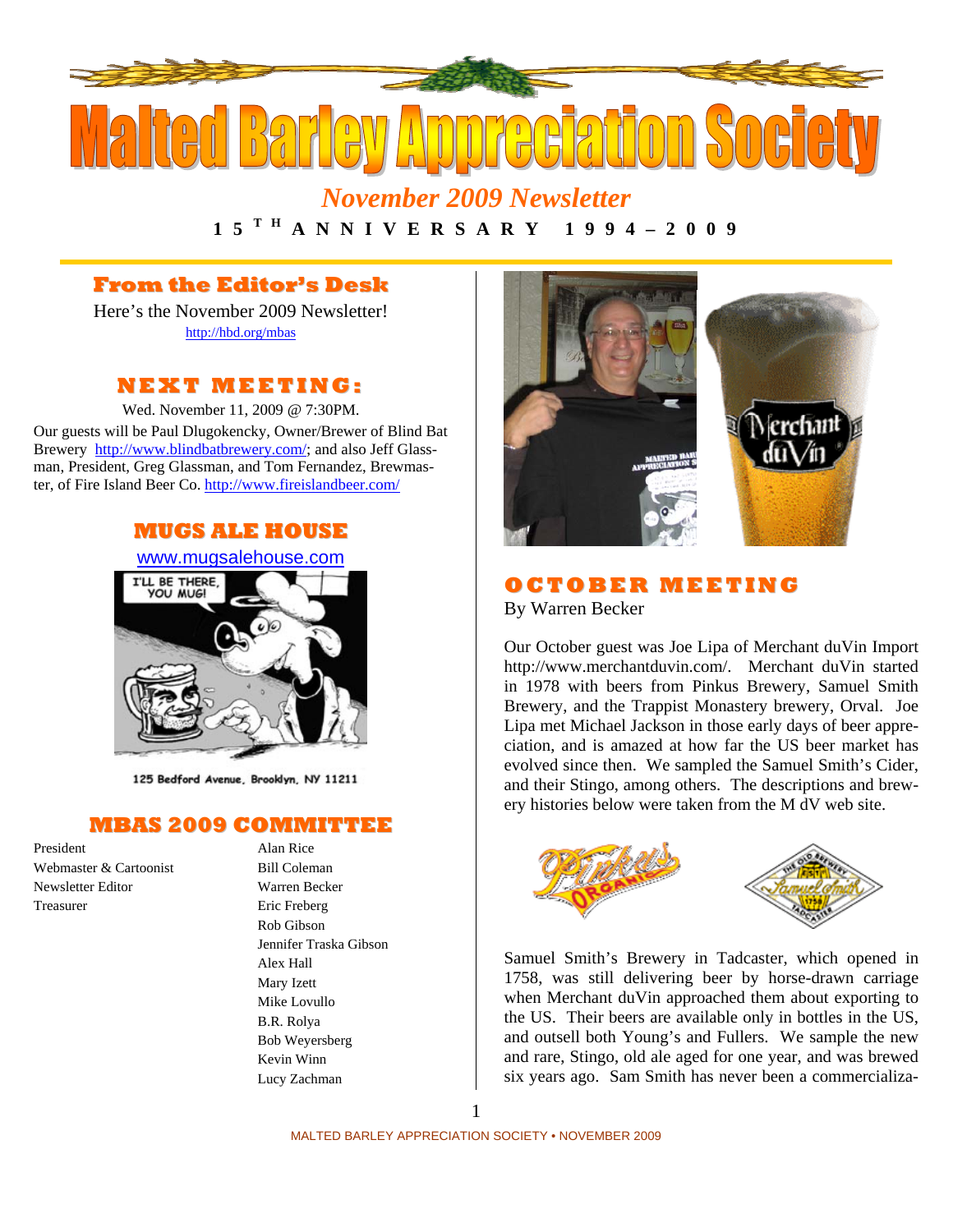tion-focused brewery. They expanded the lineup from ales to organic beers and lagers, which now make up approximately 27% of the business. Taddy Porter will be now produced as an organic beer. Sam Smith also produces a cider. The Old Brewery at Tadcaster is Yorkshire's oldest brewery. Samuel Smith is one of the few remaining independent breweries in England, and further is the last to utilize the classic Yorkshire Square system of fermentation solely in stone squares.





The Ayinger Brewery, located just 20 minutes from Munich, Germany, this brewery/restaurant/pub creates the "celebrated" Celebrator Doppelbock. They produce the #1 rated German wheat beers. Ayinger also produces a seasonal Weizenbock, and Oktoberfest/ Marzen. Brauerei Aying has a long-standing reputation for excellence in beer and hospitality. Although Ayinger Brewery was founded in a picturesque village 25 kilometers from Munich in 1878, the site of the Ayinger Gasthaus Brewery Hotel has been one of Bavaria's most famous restaurants for more than 500 years. Ayinger uses a significant portion of locally-grown barley and wheat to produce their beers. In recent years, Ayinger

usually places first in every category entered in the World Beer Championships. Brauerei Aying produces 12 different styles of beers, more than most of the larger breweries. The Ayinger Brewery has been owned and operated by the Inselkammer family since 1878 and represents one of the most pleasant and interesting small breweries which are typical of Europe.

Lindemans is a family-run Belgian Lambic Brewer, which brews the delicious Cuvee Rene, and the much anticipated Oud Kriek. Southwest of Brussels, in the quiet Belgian town of Vlezenbeek, the Lindemans family has been farming and homebrewing as long as anyone can remember. Commercial brewing started in 1811. Lambic, or spontaneously fermented beers, are the beers of this region and are among the world's rarest: they are the only beers fermented via wild, airborne yeast - no yeast is added by the brewers. The unusual, demanding, and unique flavors that come from multiple yeast strains are unmatched in the world of beer.



In the Belgian Trappist style imports, Merchant duVin imports Westmalle Trappist, a monastery which brews a tasty Tripel & Dubbel, Rochefort Trappist, that produces three; "6", "8" and "10" abbey style beers, and Orval, whose beer label is dated, with 2 years, to show the consumer it's brew and expiration dates.

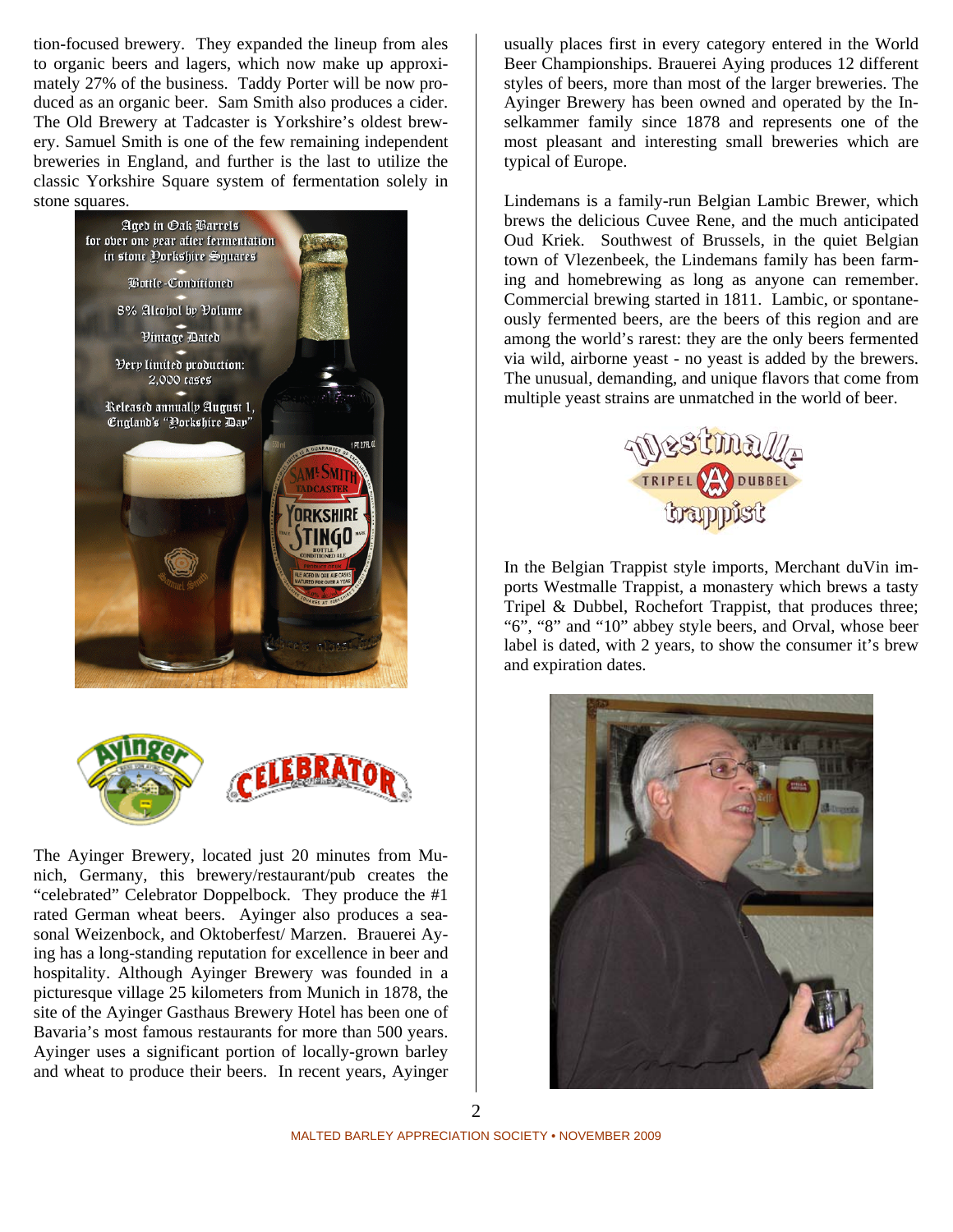Dubbel and Tripel Trappist Ales brewed by the Abbey of Westmalle, located in the village of West Malle, Province of Antwerp, Belgium, and was founded in 1794. Both the Dubbel and the Tripel are considered by many tasters as the benchmarks for the style. Westmalle Dubbel was first brewed for consumption within the Abbey around 1836; Westmalle Tripel was introduced in 1934.

# Trappistes<br>Rochefort

The Abbey of St-Remy, in the southern part of Belgium, was founded in 1230, and the monks began to brew beer sometime around 1595. The beautiful small brewery in the abbey, Rochefort Trappistes full-bodied, deeply flavored dark ales are bottle-conditioned and among the world's most highly-respected beverages.



Founded in the 1100s in the pastoral Belgium countryside, Orval utilizes three different malts, two types of hops, Belgian candi sugar, complex fermentation with multiple yeasts, dry-hopping and bottle conditioning all contribute to great character and complexity. This vintage-dated chardonnay of the beer world can be cellared up to five years. The famous Orval "ring" logo references the folk ore of Countess Matilda's loss of her wedding ring in the nearby lake, and her promise to build a monastery at that location if the ring was found. Jon Marie Roc, Orval's brewer will be coming to the US, and brew a collaboration beer at the St. Louis, MO Boulevard Brewery.

In comparison, while the Chimay Trappist Brewery produces a leading 130,000 hectoliters, MdV's 3 other Trappist Breweries produce a combined 205,000 hectoliters, with Westmalle at 120,000 hectoliters, Rochefort at 23,000 hectoliters, and Orval at 62,000 hectoliters.

St. Sixtus was the original beer imported by MdV from the St. Bernardus Abbey Brewery.

Merchant Du Vin imports the Zatec, a bright Lager, medium-bodied; natural, soft conditioning; hedonistic fresh herbal aroma; a flavor that is the best of fresh-baked bread, fields of grain, and spice, with solid malt middle. Clean, sparkling, and quintessentially thirst-quenching. For a thousand years, the Zatec region west of Prague (Praha) has been known for the fine quality of the hops grown there. All hops used are Saaz (or, in Czech "Zatec"), grown in the fields around the city, including the Saaz sub-varieties Sladek and Premiant.

## **TRAQUAIR**<br>House Ale

Traquair House, a Scottish Manor Brewery, the oldest inhabited house in Scotland, produces 2 beers, their namesake strong scotch ale, and the coriander added Jacobite Ale. They brew 1,000 hl batches, with approximately 30,000 per year. Barley wine-style "Scotch ale", Traquair, is pure-malt ale that can accompany or replace pure-malt whiskey. The original 18th century recipe was discovered by Peter Maxwell Stuart, 20th Laird of Traquair, in the mid 1960's. Traquair was brewing famous strong ale when Mary Queen of Scots visited in 1566. Jacobite Ale · Limited edition ale produced from an ancient recipe with the addition of coriander. Named for the 250th anniversary of the Jacobite Rebellion

Merchant duVin also imports Green's gluten-free beers. Green's was founded in 2004 to brew full-flavored beers without barley or wheat, so beer lovers with gluten intolerance, also known as celiac disease, could enjoy them. The beers are brewed at Andelot DeProef Browerij, in Lochristi, Belgium. Made from millet, sorghum, rice, and buckwheat, as well as classic hop varieties, they are fermented with a traditional Belgian yeast strain and bottle-conditioned. They are also vegan.



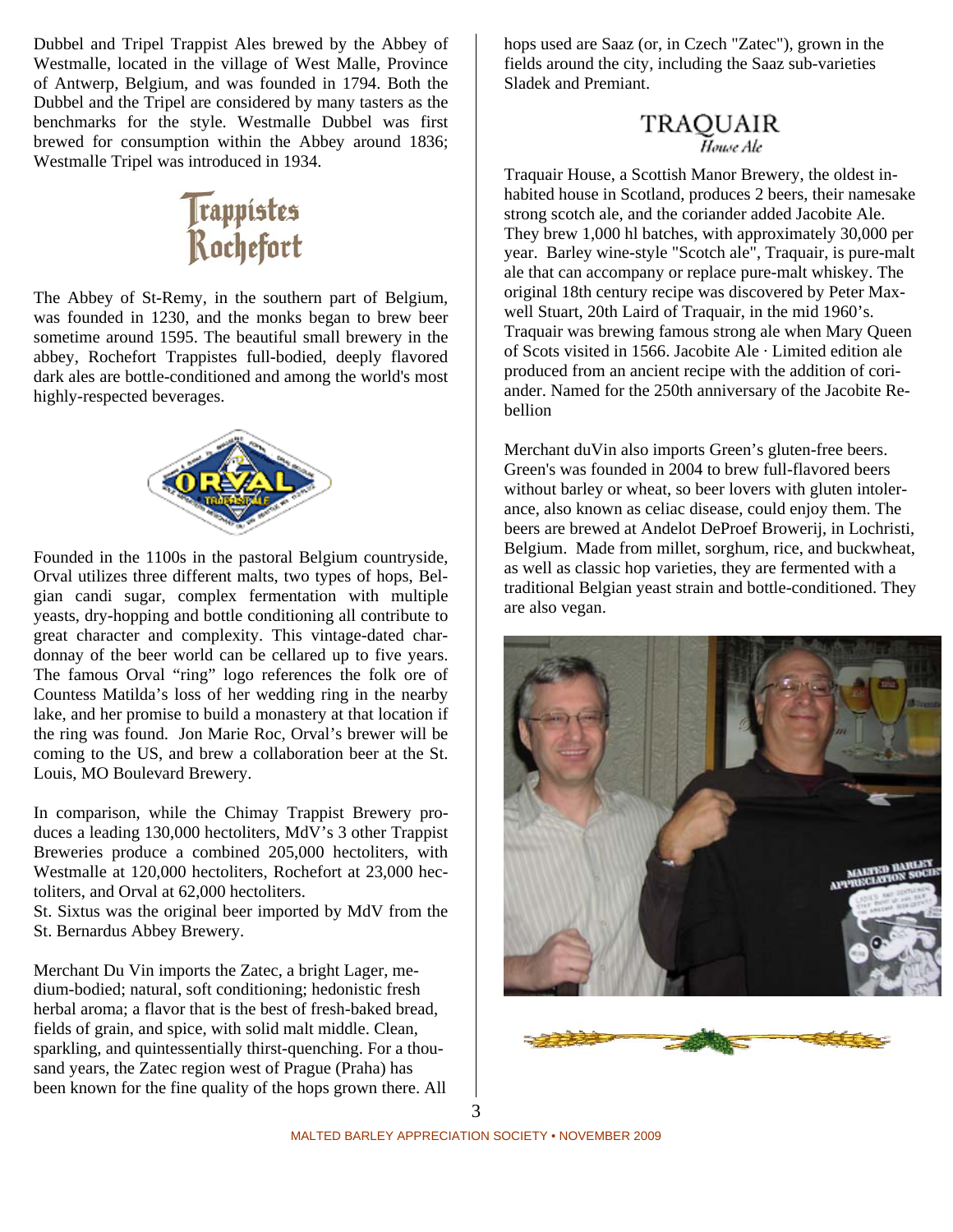#### **New MBAS Club Shirts & Mugs**

We have new black 2-sided imprint t-shirts, which we use for our speaker gifts, available for sale to club members for \$20.00 each. Sizes available are S-XXL, and will be available for purchase at our meeting. Proceeds for the sale of this t-shirt go toward the club's new glass mug that will be used for meeting samples.



**15TH ANNIVERSARY** 1994-2009





#### **Beer Quest Update**

The Teaser Trailer for Beer Quest has been posted for your enjoyment on You Tube in HD! Check it out: http://www.youtube.com/watch?v=8ZAmG\_9Cze0 http://www.beerquest.tv/ http://thebeerquest.blogspot.com/

#### **Brewed in Brooklyn Walking Tour**

Brewed in Brooklyn tours currently operate every weekend. http://www.urbanoyster.com/brewed-in-brooklyn-tour.html

#### **Brooklyn Homebrew**

Brooklyn's only homebrewing supply store to open in Park Slope, where you can buy Hops/ Yeast/ Grain Malts Malt Extract/ Books/ Equipment/ Local Honey/ Spices: Brooklynhomebrew@gmail.com More info at: http://www.brooklynhomebrew.blogspot.com/

#### **Vote for the MBAS!**

The Chef-to-Chef website has just re-launched their best beer site page where people vote on a scale of 1 to 5 once a day for a period of time. http://www.chef2chef.net/rank/beersites.html

Last time they did that, the MBAS was declared 3rd best in the world! Let's try to make it to number 1 this time.

 $\varDelta$ 

MALTED BARLEY APPRECIATION SOCIETY • NOVEMBER 2009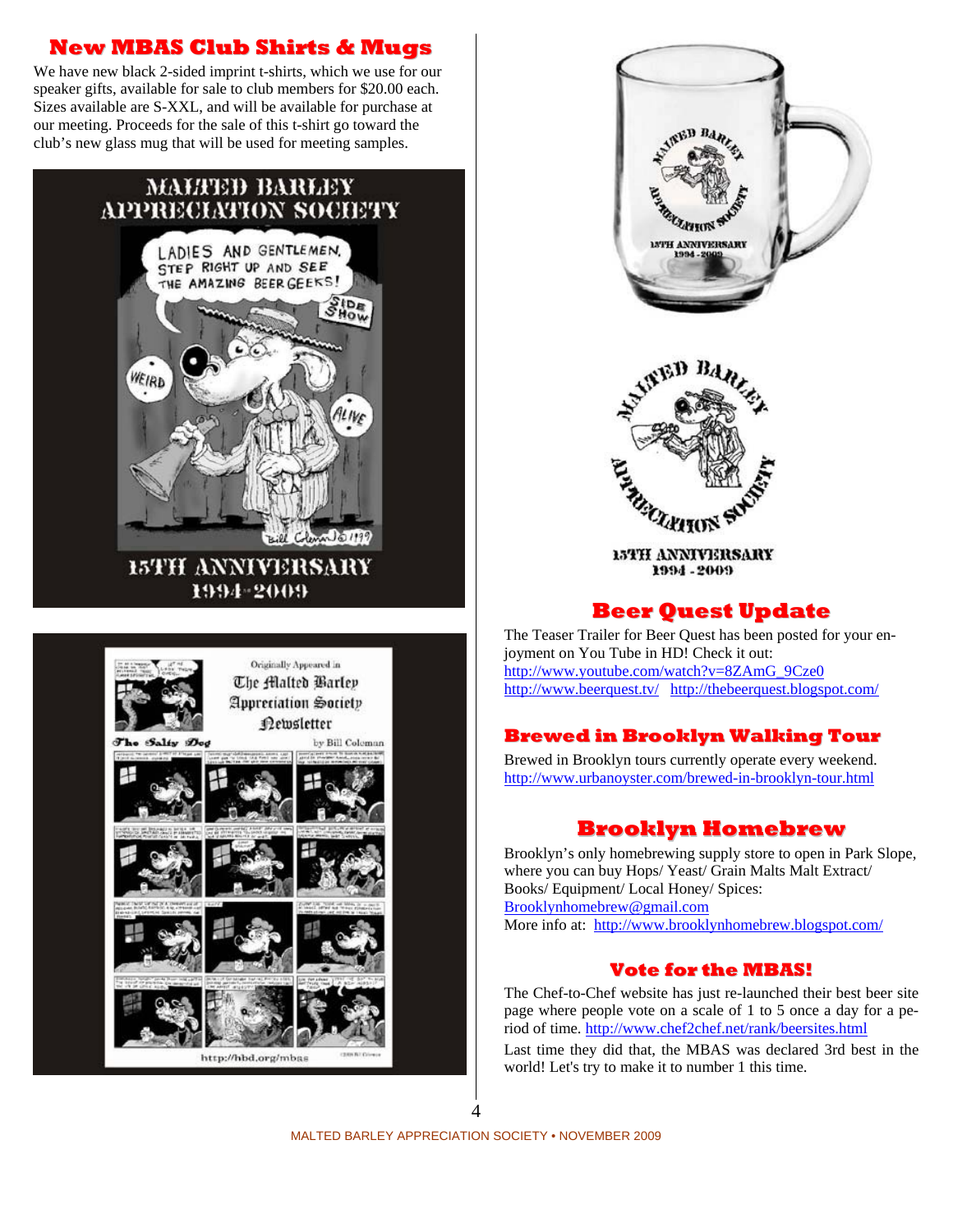### **Event Calendar** by President Alan Rice

#### **H O M E B R E WI N G C O M P E TI TI O N S:**



http://www.beertown.com/homebrewing/schedule.html



http://www.bjcp.org/compsch.html

Nov. 14, 2009, **15th Knickerbocker Battle of the Brews**  Competition held at the C. H. Evans Brewing Company Judges and stewards wanted http://thoroughbrews.com/kbotb/

#### **Beer Related Events:**

Wed. Nov. 11, **B. United at The Diamond**, \$25, must RSVP. Hosted by Matthias Neidhart. The "Main Event" is Aventinus heated with a beer blow-torch, creating lovely caramelized flavors, and served w/ S'mores. Also JW Lees Harvest Ale aged in Calvados barrels and served from a wooden cask, Schrami's Dry Mead matured in plum brandy barrels, Hanssen's Experimental Raspberry Gueuze, Le Baladin Xyauyu. http://www.thediamondbrooklyn.com/

Wed. Nov. 11, **Brew Dog at Blind Tiger**. Punk IPA, Zeitgeist Black Lager, Dogma Scottish Ale (infused with Heather Honey, Gurana, Poppy Seed and Kola Nut), Bashah (in collaboration with Stone) Black Belgian DIPA, Paradox Isle of Arran Barrel-Aged Imperial Stout (draft & cask), Smokehead Barrel-aged Imperial Stout, Hardcore DIPA (cask), Atlantic IPA (bottles). http://blindtigeralehouse.com/

Wed. Nov. 11, **English Beer Night at Manchester Pub**. List TBA. http://www.manchesterpubnyc.com/

Thu. Nov. 12, **Defiant at Barcade**. Neill Acer will be on hand. Belgian-Style Tripel, Da Oaty Stout, English Pale Ale, Grand Cru, Headless Horseman, Pumpkin Ale, Hefeweizen, Little Thumper Ale, Maibock, Medusa IPA, Muddy Creek Lager, Amber Lager, Oktoberfest, Porter, Prohibition Lager, Really Hoppy Pale Ale, San Francisco Lager, Single Finger IPA, Summer Ale. http://www.barcadebrooklyn.com/

Thu. Nov. 12, **Speakeasy at Standings**. Enjoy 4 drafts from San Francisco, plus 49ers vs. Bears on the flat screens, and free pizza. http://www.standingsbar.com/

Thu. Nov. 12, **Goose Island at Gingerman**. Greg Hall will be on hand. Over 15 beers on tap or in bottles. http://www.gingermanny.com/

Thu. Nov. 12, **Van Steenberge at Swift's**. Seventh generation

brewer Jef Versele will be on hand. Piraat, Gulden Draak, Augustijn Abbey, more in bottles. http://www.swiftnycbar.com/

Thu. Nov. 12, **Stone at David Copperfield's**. Imperial Russian Stout '09, IPA, Old Guardian '07, Smoked Porter, Vertical Epic '08, Vertical Epic '09. Collaboration Series: BrewDog Stone Bashah, BrewDog Cambridge Stone Juxtaposition, Ken Schmidt Maui Stone Kona Coffee Macadamia Coconut Porter. http://www.davidcopperfields.com/

Nov. 12-15, **Fancy Dutch Beer Week at Jimmy's**. Christoffel Blonde (bottles and draft), Christoffel Robertus (bottles), Klein Duimpje Kerstbier (bottles), plus herring and local oysters. http://www.jimmysno43.com/

Fri. Nov. 13, **Climax at Jimmy's**. Dave Hoffmann will be on hand.

Sat. Nov. 14, **2nd L.I. Great Int'l Beer Expo at Nassau Coliseum**, \$49, 2 sessions. Around 70 breweries, German bier garden, bottle shop, and more. Special cask ales available at Session 1 only. http://www.greatbeerexpo.com/nassau/

Sat. Nov. 14, **Cape Ann Brewing at Stag's Head**. Fisherman's Brew, Fisherman's Ale, Fisherman's IPA, Greenhorn DIPA, Bavarian Wheat, Tea Party. http://www.thestagsheadnyc.com/

Sun. Nov. 15, 1-3pm, **Beer, Brunch, and Book Signing at Jimmy's**, \$55. Christina Peruzzi, co-author of "The Naked Pint: An Unadulterated Guide to Craft Beer." will be at Jimmy's No. 43 for a beer pairing brunch, talk and book signing. "Perozzi coauthored the book with fellow beer sommelier, Hallie Beaune, as a celebration of the complexity and sophistication of craft and artisanal beer as well as a nuts and bolts guide that is friendly to both the novice and the connoisseur." Amazon: http://tinyurl.com/yzylnwk

Mon. Nov. 16, 7-9pm **Pumpkin Beers and Squash Soups at Rattle N Hum**, \$30. Hosted by Will Stephens and Maggie Fuller. Fisherman's Pumpkin Stout, Wolavers Will Stevens Pumpkin, Smuttynose Pumpkin, Southern Tier Pumking, Weyerbacher Imperial Pumpkin, Bruery Autumn, Shipyard Pumpkin and more TBA. Butternut Squash soup, Acorn Squash soup, Pumpkin soup. Tickets: http://www.eventbrite.com/event/479196289

Nov. 16-20, **I Love NY Beer Week at Spring Lounge**. All 12 taps and all bottles are dedicated to NY beer, with a focus on a particular brewery each night from 5-9pm (see below). Nightly raffles, and complimentary NY style fare such as hot dogs, pizza, Chinese food, etc. Other participating breweries include Blue Point, Butternuts, Captain Lawrence, Chelsea, Defiant, Genessee, Kelso, Lake Placid, Middle Ages, Schmaltz, and Sixpoint. http://springlounge.ypguides.net/

Mon. Nov. 16, **Southern Tier at Spring Lounge**. List TBA.

Tue. Nov. 17, **Ommegang at Spring Lounge**. List TBA.

Tue. Nov. 17, **Chelsea at Bar Great Harry**. Cream Stout (cask),